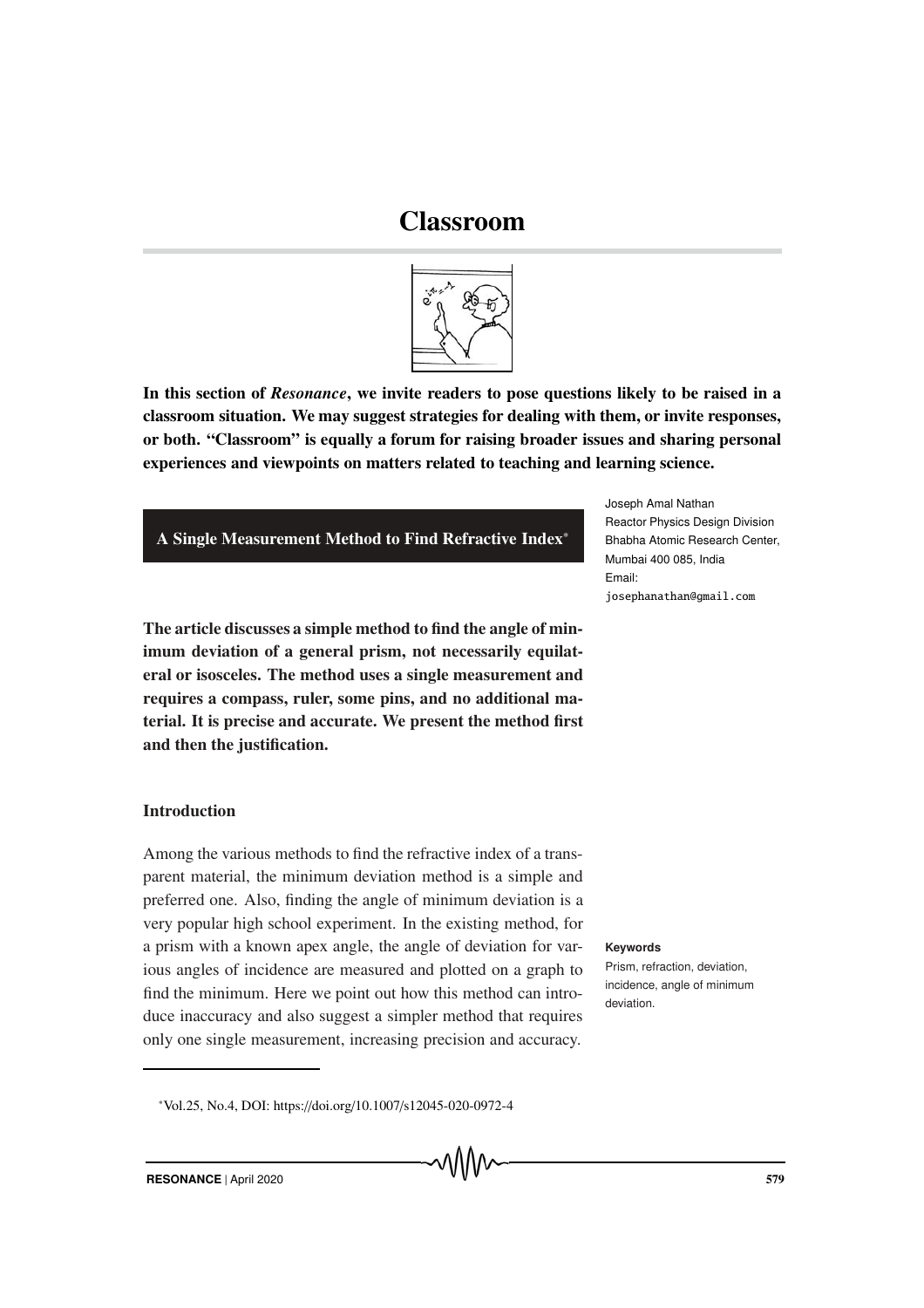





# Method

Refer to *Figure* 1. Let *ABC* be a prism with apex angle *a* at vertex *A* and refractive index  $\mu$ . Trace the outline of the prism ' $\triangle ABC$ ' on a sheet of paper. Remove the prism and take a measure of length less than the smaller of the sides  $\overline{AC}$  and  $\overline{AB}$  in a compass. With this length and *A* as the center, draw arcs cutting *AB* and  $\overline{AC}$  at *S* and *T* respectively. So  $\overline{AS} = \overline{AT}$ . Draw a line  $\overline{FG}$ passing through *S* and *T*. Again using the compass with *S* and *T* as centers draw arcs cutting *FG* at *U* and *V* respectively so that  $\overline{SU}$  =  $\overline{TV}$  and the points *U* and *V* are nearer to the prism. Mount pins vertically at *U* and *V*. Place the prism back coinciding with the outline of  $\triangle ABC$ . By changing the angle of view through the side *AC*, align the pin-*V* with the image of pin-*U* seen through the side *AC*. For this same angle of view through side, *AC*, mount a third pin behind (or in front of) pin-*U* such that all the three pins, i.e., the pin- $V$  the image of pin- $U$  and the image of the third pin, are aligned. Mark the position of the third pin as *W*. Remove the prism and draw a line passing through *U* and *W* intersecting the triangle at *D*. Draw a perpendicular at *D* to the line *AB*, which will also be the normal at *D*. Measure the angle of incidence, we assure that this will yield the incident angle  $i<sub>m</sub>$  corresponding to the angle of minimum deviation  $\delta_m$ . Then  $\delta_m = 2i_m - a$  and the

MMM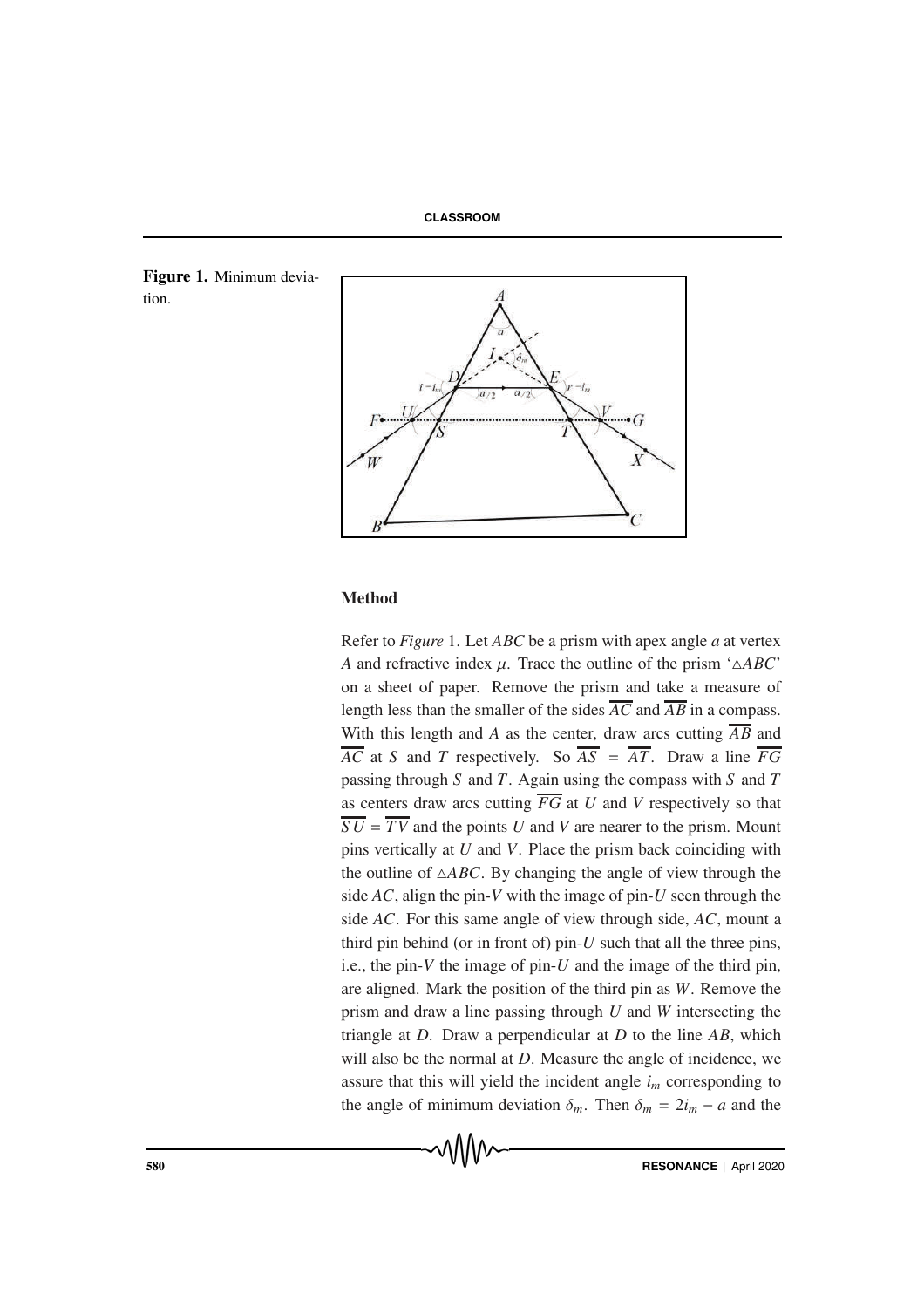



Figure 2. Angular deviation.

refractive index is given by  $\mu = \sin((\delta_m + a)/2)/\sin(a/2)$ .

To confirm that this method gives  $\delta_m$ , keep back the prism and viewing through side  $\overline{AB}$  place a fourth pin behind (or in front of) pin-*V* so that the image of the fourth pin is aligned with pin-*W*, pin-*U*, and the image of pin-*V*. Mark the position of this fourth pin as *X*. Draw a line passing through *V* and *X* intersecting  $\overline{AC}$  at *E*. Measure the angle of refraction  $r$  at  $E$  to find it equal to  $i_m$ , the condition for minimum deviation. Now let us understand how the above method gives the angle of minimum deviation.

# Relation between the incident angle *i* and the angle of deviation *dl*

Refer to *Figure* 2. A ray of light with incident angle *i* to the normal at *P* is refracted with an angle  $\theta_1$  inside the prism. After refraction, it makes an incident angle  $\theta_2$  to the normal at *Q* and is again refracted with an angle of emergence *r* out of the prism. The extension of the incident ray and the emergent ray intersect inside the prism at *I*. Since in  $\triangle IPQ$ ,  $\delta = \angle IPQ + \angle IQP = i - \theta_1 + r - \theta_2$ and in  $\triangle APQ$ ,  $a + \angle APQ + \angle AQP = 180^\circ$  with  $\angle APQ + \theta_1 = 90^\circ$  $\angle AQP + \theta_2$ , we get

$$
a = \theta_1 + \theta_2 \quad \text{and} \quad \delta = i + r - a. \tag{1}
$$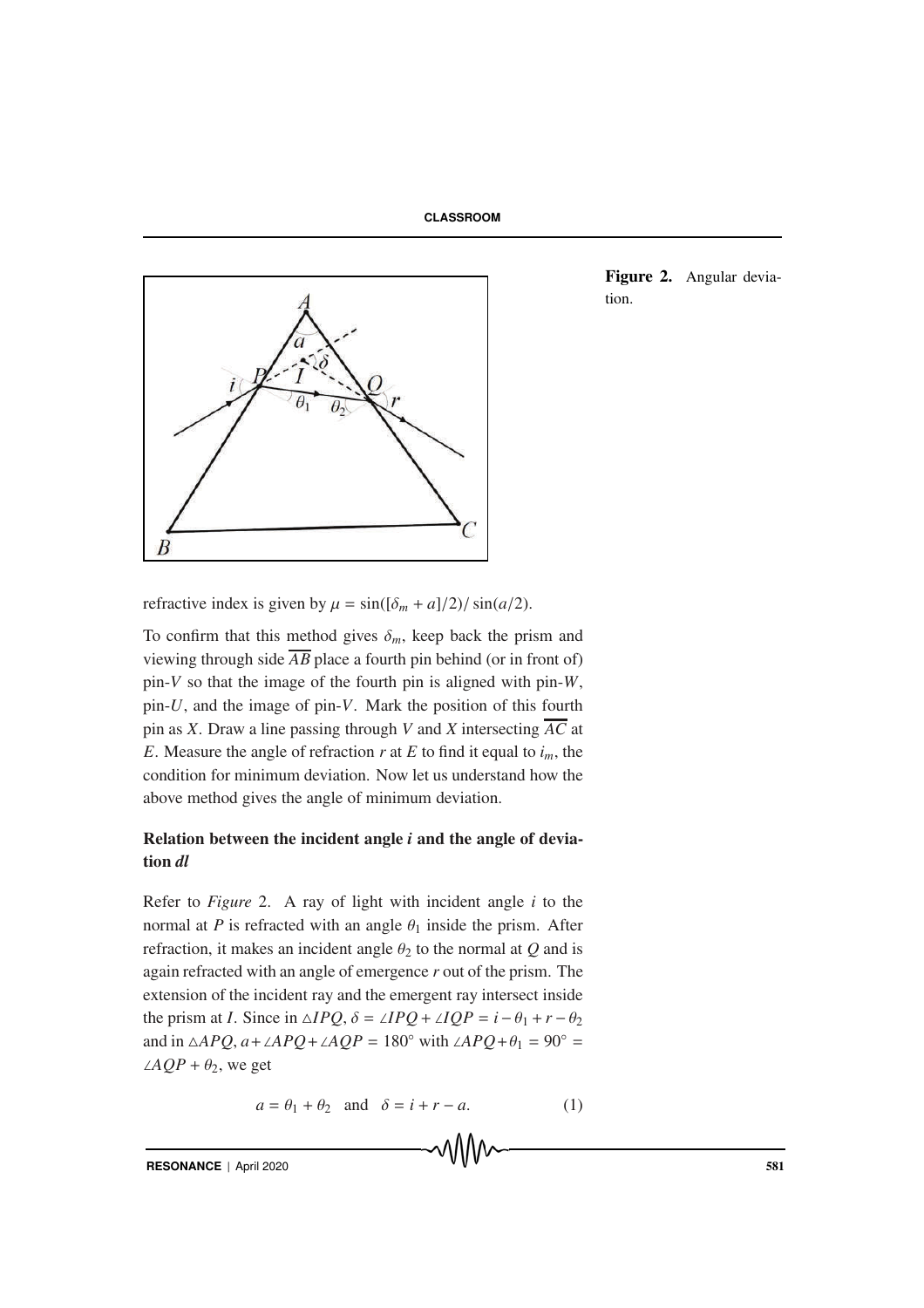



At the points of refraction *P* and *Q*, we have

$$
\sin i = \mu \sin \theta_1 \quad \text{and} \quad \sin r = \mu \sin \theta_2. \tag{2}
$$

Substituting for  $\sin \theta_2$  from (1) in the above equation  $\sin r =$  $\sin a \mu \cos \theta_1 - \cos a \mu \sin \theta_1$ . Using this relation in (1) gives:

$$
\delta = i - a + \sin^{-1} \left[ \sin a \sqrt{\mu^2 - \sin^2 i} - \cos a \sin i \right].
$$

The usual misconception is that the relation between *i* and  $\delta$  is quadratic.

Incident (i).

The usual misconception is that the relation between  $i$  and  $\delta$  is quadratic. But from the above equation, we can see that it is not quadratic. For example, plotting  $\delta$  Vs *i* for  $a = 70^\circ$ ,  $\mu =$ 1.45 (refer to *Figure* 3) clearly shows the highly non-linear nature of the relation. So despite  $\delta_m$  being unique for a given prism, when found graphically by plotting the values of  $i$  and  $\delta$  from an experiment, there is a possibility that at different times one may find a variation. The reason is, had the relation between  $\delta$  and  $i$ been quadratic, a minimum of three points would be sufficient to uniquely define the curve and hence the point of minimum. But due to the highly non-linear nature of the relation, trying to locate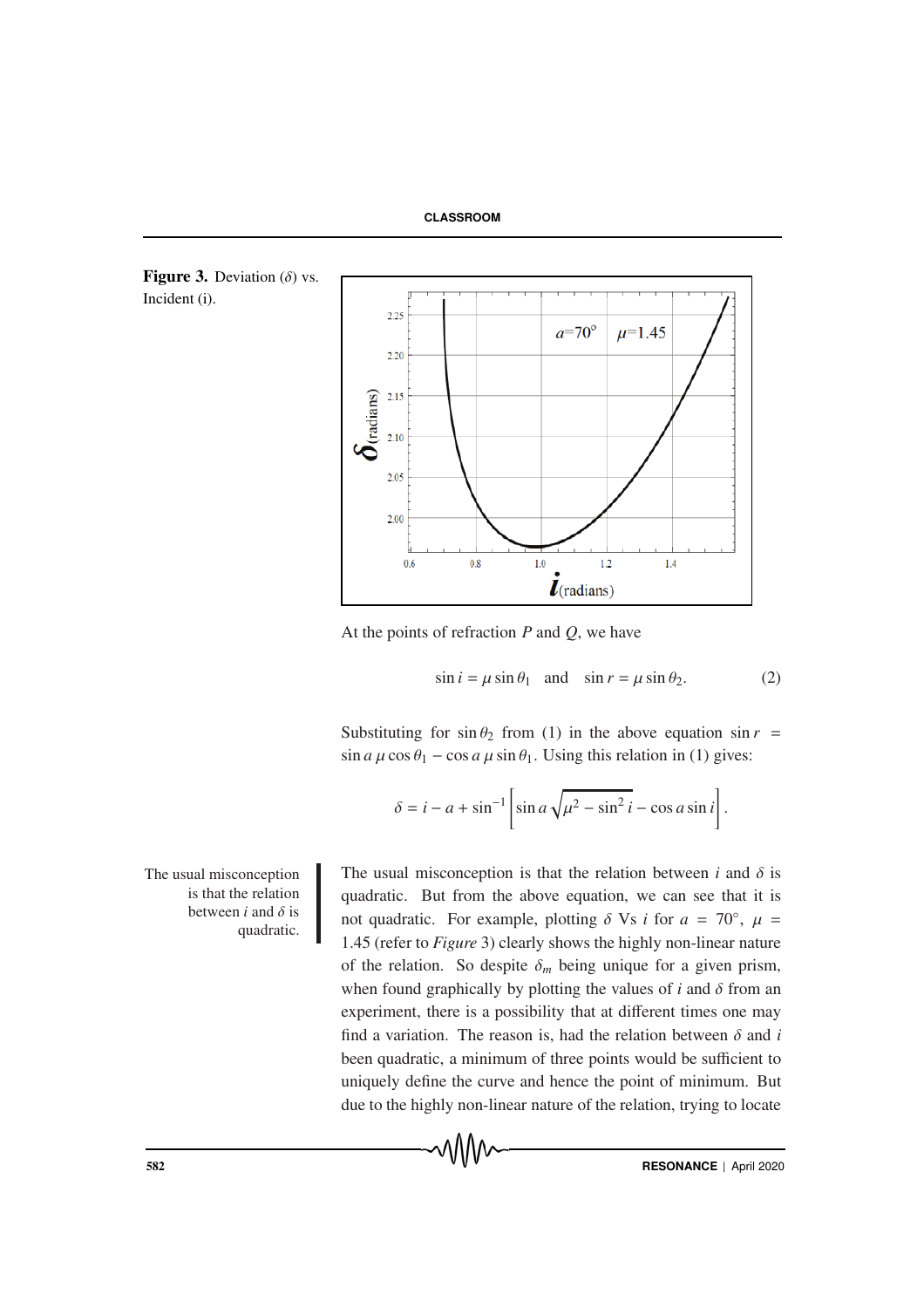### **CLASSROOM**

the minimum of the curve with few experimental points is the Despite  $\delta_m$  being unique reason for the variation. Further, the probability to experimentally observe the point of minimum deviation is very low since this can happen only if by chance, while varying, *i* takes the value corresponding to  $\delta_m$ . So to locate  $\delta_m$  with more accuracy, several experimental points around and nearer to the point of minimum is required, that too in very small steps. But the best would be to devise a technique to make the minimum an experimentally observable point. To do that we first require to understand what happens at the minimum.

#### Condition for the Angle of Minimum Deviation δ*<sup>m</sup>*

Most books on optics discuss the minimum deviation in a prism, but few give all the details like in Eugene Hecht's book [1]. We present the derivation here to make this note complete and also one need not then look for a reference. Using  $d\delta/di = 0$ , the condition for minimum, in (1) gives:

$$
dr/di = -1
$$
 and  $d\theta_1/di = -d\theta_2/di$ .

From (2) we get:

 $\cos i = \mu \cos \theta_1 (d\theta_1/di)$  and  $\cos r (dr/di) = \mu \cos \theta_2 (d\theta_2/di)$ .

Taking the ratio of the above equations and squaring gives:

$$
\cos^2 i \cos^2 \theta_2 = \cos^2 r \cos^2 \theta_1. \tag{3}
$$

Squaring (2) we get:

 $\mu^2 \cos^2 \theta_1 = \mu^2 - 1 + \cos^2 i$  and  $\mu^2 \cos^2 \theta_2 = \mu^2 - 1 + \cos^2 r$ . Substituting these in (3) and simplifying gives:

$$
\cos^2 i(\mu^2 - 1) + \cos^2 i \cos^2 r = \cos^2 r(\mu^2 - 1)
$$

$$
+ \cos^2 r \cos^2 i \Rightarrow \cos^2 i = \cos^2 r.
$$

Since *i* can vary only from  $0°$  to  $90°$  and similarly for *r*, we get:

RESONANCE | April 2020 583

for a given prism, when found graphically by plotting the values of *i* and  $\delta$  from an experiment, there is a possibility that at different times one may find a variation.